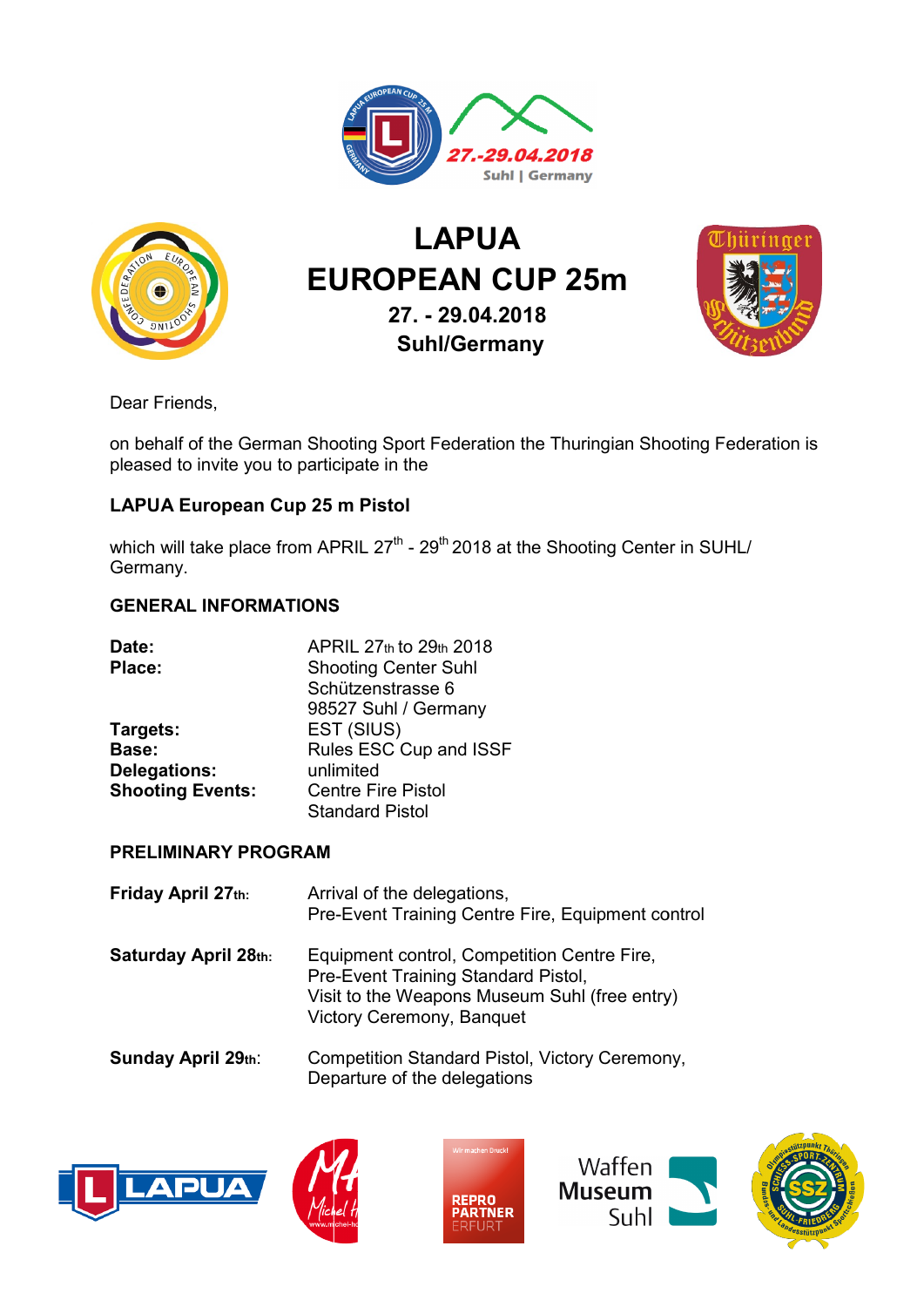#### FINAL PROGRAM

The final program will be send to the nations instantly after the deadline of the preliminary entry.

| Hotel/Lodging:               | Official partner Hotel for the event is the "Michel Hotel Suhl",<br>located right at the city center.                                                                                                                                                 |  |
|------------------------------|-------------------------------------------------------------------------------------------------------------------------------------------------------------------------------------------------------------------------------------------------------|--|
|                              | <b>Michel Hotel Suhl</b><br>Platz der Deutschen Einheit 2<br>D-98527 Suhl<br>Tel.: +49 3681 7676<br>Fax: +49 3681 724379<br>Mail: info@michelhotel-suhl.de<br>Homepage: www.michelhotel-suhl.de                                                       |  |
|                              | Special rate per night: 62,00 EUR single room / 72,00 EUR<br>double room<br>included: Breakfast, service charge and taxes.<br>You will receive a written confirmation.<br>Additional services: Parking 5,00 EUR per car per night                     |  |
|                              | Please reserve and pay directly at the hotel with the<br>keyword "Europa Cup Pistol":                                                                                                                                                                 |  |
|                              |                                                                                                                                                                                                                                                       |  |
|                              | Hotel Reservation must be submitted by 1 <sup>st</sup> MARCH 2018,<br>otherwise we cannot guarantee accommodation with special rate<br>in the hotel.                                                                                                  |  |
| <b>Transportation:</b>       | Shuttle service between the airport Frankfurt/M., Hotel and the<br>shooting range will be provided (other airports on request).                                                                                                                       |  |
| <b>Transportation costs:</b> | Frankfurt/M. airport - Suhl or Suhl - Frankfurt/M. airport:<br>up to three people (per car):<br>350,00 EUR (one way)<br>four to seven people (per minibus): 400,00 EUR (one way)<br>Transportation fee has to be paid directly to the driver in cash. |  |
|                              | Hotel Michel Suhl - shooting Range: free of charge                                                                                                                                                                                                    |  |
| <b>Entry fees:</b>           | 75,00 EUR per shooter per event (to be paid in cash at<br>registration)                                                                                                                                                                               |  |
| <b>Banquet:</b>              | 25,00 EUR per person (drinks are not included)                                                                                                                                                                                                        |  |